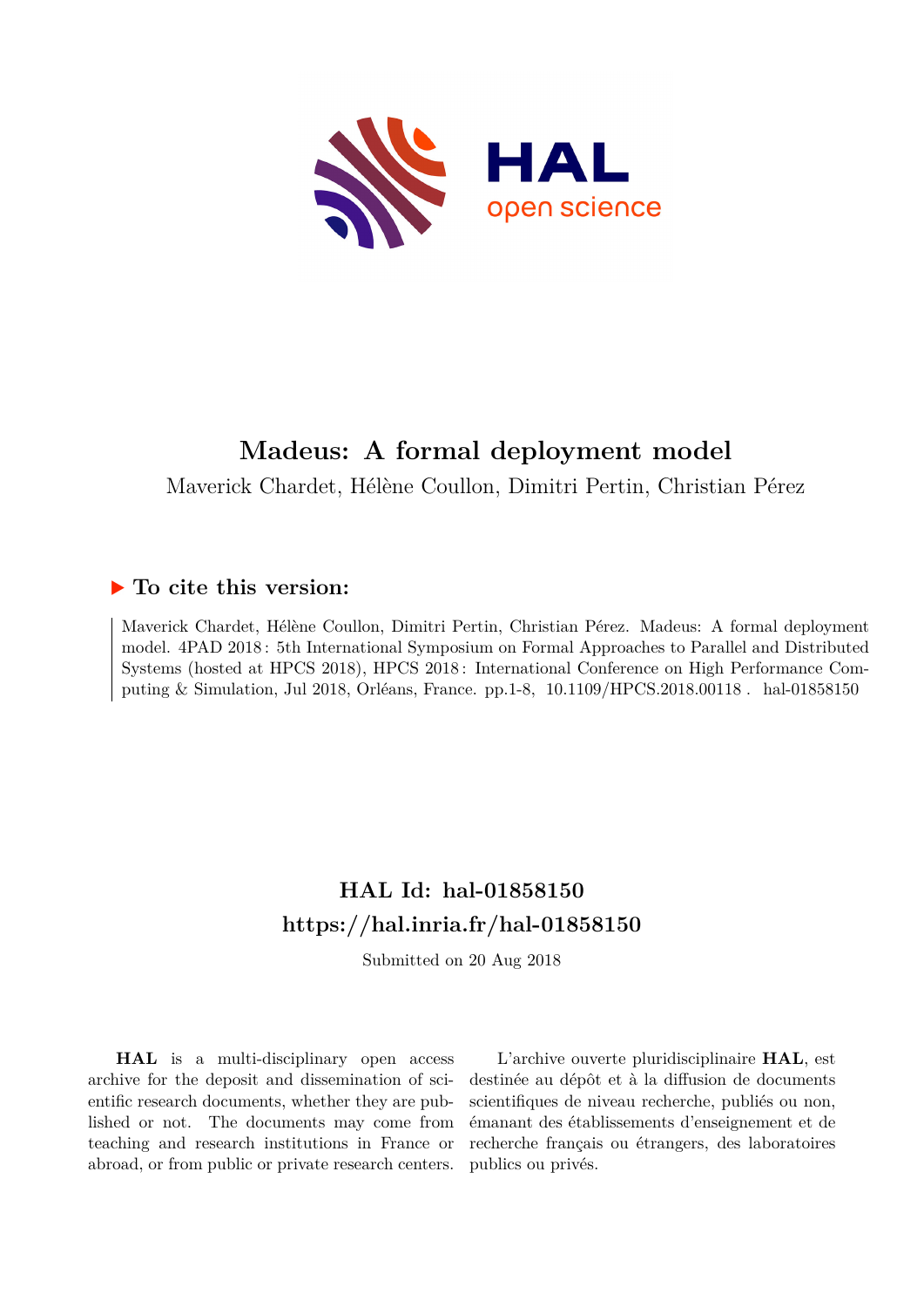# Madeus: A formal deployment model

Maverick Chardet, Hélène Coullon, Dimitri Pertin

IMT Atlantique, Inria, LS2N, UBL F-44307 Nantes, France maverick.chardet@inria.fr helene.coullon@inria.fr dimitri.pertin@inria.fr

*Abstract*—Distributed software architecture is composed of multiple interacting modules, or components. Deploying such software consists in installing them on a given infrastructure and leading them to a functional state. However, since each module has its own life cycle and might have various dependencies with other modules, deploying such software is a very tedious task, particularly on massively distributed and heterogeneous infrastructures. To address this problem, many solutions have been designed to automate the deployment process. In this paper, we introduce Madeus, a component-based deployment model for complex distributed software. Madeus accurately describes the life cycle of each component by a Petri net structure, and is able to finely express the dependencies between components. The overall dependency graph it produces is then used to reduce deployment time by parallelizing deployment actions. While this increases the precision and performance of the model, it also increases its complexity. For this reason, the operational semantics needs to be clearly defined to prove results such as the termination of a deployment. In this paper, we formally describe the operational semantics of Madeus, and show how it can be used in a usecase: the deployment of a real and large distributed software (*i.e.*, OpenStack).

*Keywords*—*Automatic deployment; distributed software; component models; formal models*

#### I. INTRODUCTION

Distributed software architecture is composed of multiple interacting modules, or components. For this reason, componentbased software engineering (CBSE) [1] is a domain well-suited for distributed software implementation [2], [3]. CBSE enhances code re-use, separation of concerns, and composability (thus maintainability) of software codes. A component-based application is made of a set of component instances connected together. A component is a black box that implements a functionality (or a service) of a piece of software that makes sense on its own, and which interacts with other components through well defined interfaces, called *ports*. For instance, to provide its service or functionnality, *Component A* might require a functionality provided by *Component B*. Such a composition of components is called an *assembly*.

Many component models focus on two aspects: first, the modeling of the component functionalities; second, the modeling of their connections. For instance, some component models are designed for distributed software [2]–[4], while others target High Performance Computing (HPC) and model their

Christian Perez Univ. Lyon, Inria, CNRS, ENS de Lyon, UCBL, LIP F-69342, Lyon Cedex 07, France christian.perez@inria.fr

associated specific communication protocols (*e.g.*, MPI) [5]– [7]. However, only a few of them focus on modeling the deployment of components and assemblies (*i.e.*, their life cycle). Yet, when deploying component-based software to distributed infrastructures, being able to finely model and control the deployment life cycle of each component, as well as their coordination, is of major importance for safety and performance issues.

For this reason, this paper introduces Madeus, a formal component-based deployment model for distributed software. Madeus accurately describes the life cycle of each component by a structure close to a Petri net, and finely expresses the dependencies between components, which enables to orchestrate deployment actions in parallel. While this increases the precision and performance of the model, it also increases its complexity. Hence, the operational semantics of the model needs to be clearly defined to prove results such as the termination of a deployment. In this paper, we formally describe the operational semantics of Madeus, and we validate it through a real use-case: the deployment of OpenStack.

The rest of this paper is organized as follows. Section II describes related work. Section III details the Madeus model and its associated operational semantics. Section IV presents the OpenStack use-case and finally Section V concludes this work and opens to some perspectives.

#### II. RELATED WORK

Most component models handle a pre-defined API for their component life cycle management. This is the case, for instance, in CCM  $[2]$  or in  $L^2C$   $[6]$  where an API can be used to configure, activate, deactivate and destroy components. Deployware [8] has been designed specifically to deploy distributed software. A component is also associated to a fixed set of deployment actions: install, configure, start, manage, stop, unconfigure and uninstall. Thus, while these component models offer a detailed API of the component life cycle, they do not enable to customize the deployment process of each component and their coordination.

A few component models have enhanced the flexibility of the deployment modeling. While in the Object Management Group's (OMG) specification [9] the deployment model is rigid and fixed by the model, in Fractal [3] and its evolutions GCM and GCM/ProActive [4], the control of a component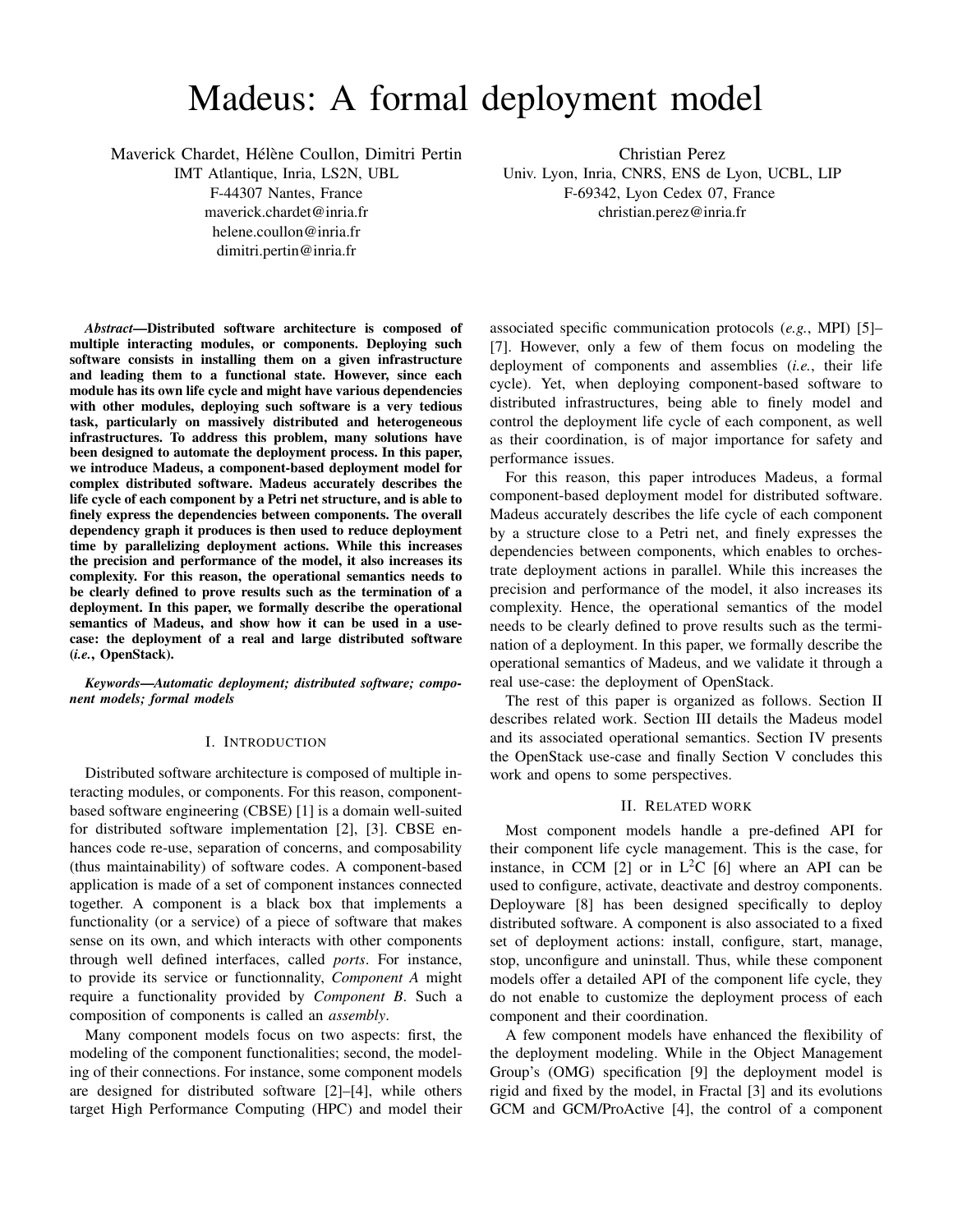(*e.g.*, its deployment) is separated from its functionalities and grouped into a so-called *membrane* which is itself described as a component assembly. However, as a component is a blackbox of code, the evolution of the deployment process cannot be controlled. The deployment has to be manually hard-coded which could be error-prone and difficult to verify.

The *Topology and Orchestration Specification for Cloud Applications* (TOSCA) is also a component model that addresses the deployment of its components. TOSCA [10], [11] is a standardization effort from the OASIS consortium to describe Cloud applications, their components and their deployment artifacts, using standard languages (*i.e.*, XML, YAML). A TOSCA description (or template) corresponds to a graph where nodes represent TOSCA resources (e.g. software components, virtual machines, physical servers), and where edges represent the relations between these nodes. Artifacts (of any type such as scripts, binaries, etc.) can be added to TOSCA descriptions in a CSAR (Cloud Service ARchive) to detail deployment steps. However, as for the components of the Fractal membrane, an artifact is also a black box making the coordination and control of the deployment process difficult.

Blender [12] is a complete deployment framework that has been maintained by the Mandriva linux distribution. The model behind Blender is Aeolus [13], a formal component model. In Aeolus the deployment process of a component is captured by an internal finite state machine. Each state can be connected to use, provide, or conflict ports to declare dependencies between multiple deployment processes of multiple components, thus enhancing the global coordination of the assembly. The Aeolus vision is static. Indeed, the list of states needed to reach a deployment is automatically and statically computed. Those states are then given to an external scheduler. As a result, the execution is left to the scheduler and there is no operational semantics directly associated to Aeolus. Moreover, only one deployment action can be executed at a time in a component.

#### III. THE MADEUS MODEL

Madeus is a component-based deployment model inspired from Aeolus [13]. Like Aeolus, Madeus enables to define the deployment process of distributed software but it does not catch any information relative to the functional aspects of components. Intuitively, in Madeus, a component is modeled as a structure close to a Petri net (which we call *internal-net* in the rest of this paper) with *states*, *transitions* and *tokens*. States represent "milestones" in the deployment process and are passive entities, while transitions are attached to actions effectively performing the deployment. Tokens held by states or transitions mark the current status of the deployment. This *internal-net* is, constrained by *bindings* between its elements and the *ports* of the component. The reason for this new formalism is a higher abstraction level compared to Petri nets, more accessible to distributed software developers and distributed systems administrators. While Aeolus uses finite state machines and therefore is limited to one token per component, our *internal-nets* can hold multiple tokens.

From the software viewpoint, the overall deployment process is described by an *assembly* of components, each of which is in charge of describing the life cycle of a software module. Within an assembly, components are instantiated and compatible ports of these component instances are connected to form the complete software. As each component is defined by an *internal-net*, a Madeus component assembly is responsible for the coordination of multiple independent *internal-nets* according to the connections of component ports.

This section presents a detailed formalism of Madeus. Table I sums up the notations defined in this section.

#### *A. Component*

Formally in Madeus, a component is defined as a tuple that can be divided into four different parts: *places*, *transitions*, *ports* and *bindings*. Figure 1 depicts two components represented by black rectangles. In the following, we use this figure throughout the description of component's parts:

*a) Places:* A component in Madeus is first defined by a set of *places* denoted Π. A place is represented by a circle as illustrated in Figure 1. A component is also defined by two sets of *docks*. A dock is represented by a small square and is attached to a place. It is used to handle synchronization of parallel branches. The first set concerns input docks. It is denoted  $\Delta_i$  and it is displayed under the place they are attached to. The second set is denoted  $\Delta_o$ . It contains output docks and is displayed above the place they are attached to. The function place :  $\Delta_o \cup \Delta_i \rightarrow \Pi$  returns the place a dock is attached to. Functions  ${dock}_i : \Pi \to \mathcal{P}(\Delta_i)$  and  ${dock}_o : \Pi \to \mathcal{P}(\Delta_o)$ respectively returns the subset of  $\Delta_i$  and  $\Delta_o$  attached to a place  $\pi \in \Pi$ . Places can be part of one or multiple groups which are subsets of  $\Pi$ . The set of groups is denoted  $G$ . A group of places, as illustrated in Figure 1, is represented by a red dashed box circling multiple places. Last,  $I \subseteq \Pi$  is the non-empty set of initial places of the component.

*b) Transitions:* A component is also defined by a set of *transitions* denoted  $\Theta$ . A transition  $\theta \in \Theta$  is a pair containing one source dock and one destination dock:  $\theta = (s, d)$ :  $s \in \Delta_o, d \in \Delta_i$ . As illustrated in Figure 1, transitions are represented by arrows linking two docks. Each transition is associated to an *action*. The set of actions is denoted A and the function  $action : \Theta \rightarrow A$  gives the action associated to a given transition. Finally, the function end :  $A \rightarrow \mathbb{B}$ , where  $\mathbb{B} = \{$ true, false $\}$  indicates whether the action of a transition has finished.

*c) Ports:* Places and transitions are internal elements of a Madeus component. The external interfaces of a component in Madeus is composed of *ports*. A component contains a set of *use-ports* denoted  $P_u$ , and a set of *provide-ports*, denoted  $P_p$ . Each port is associated to a type in  $T_{port}$ , and the function  $type_p$ :  $P_u \cup P_p \rightarrow T_{port}$  maps the ports to their type. In Figure 1, provide ports are represented by small circles filled with black, while use ports are represented by semi-circles.

In addition to traditional use-provide ports of component models, Madeus handles a specific use-provide abstraction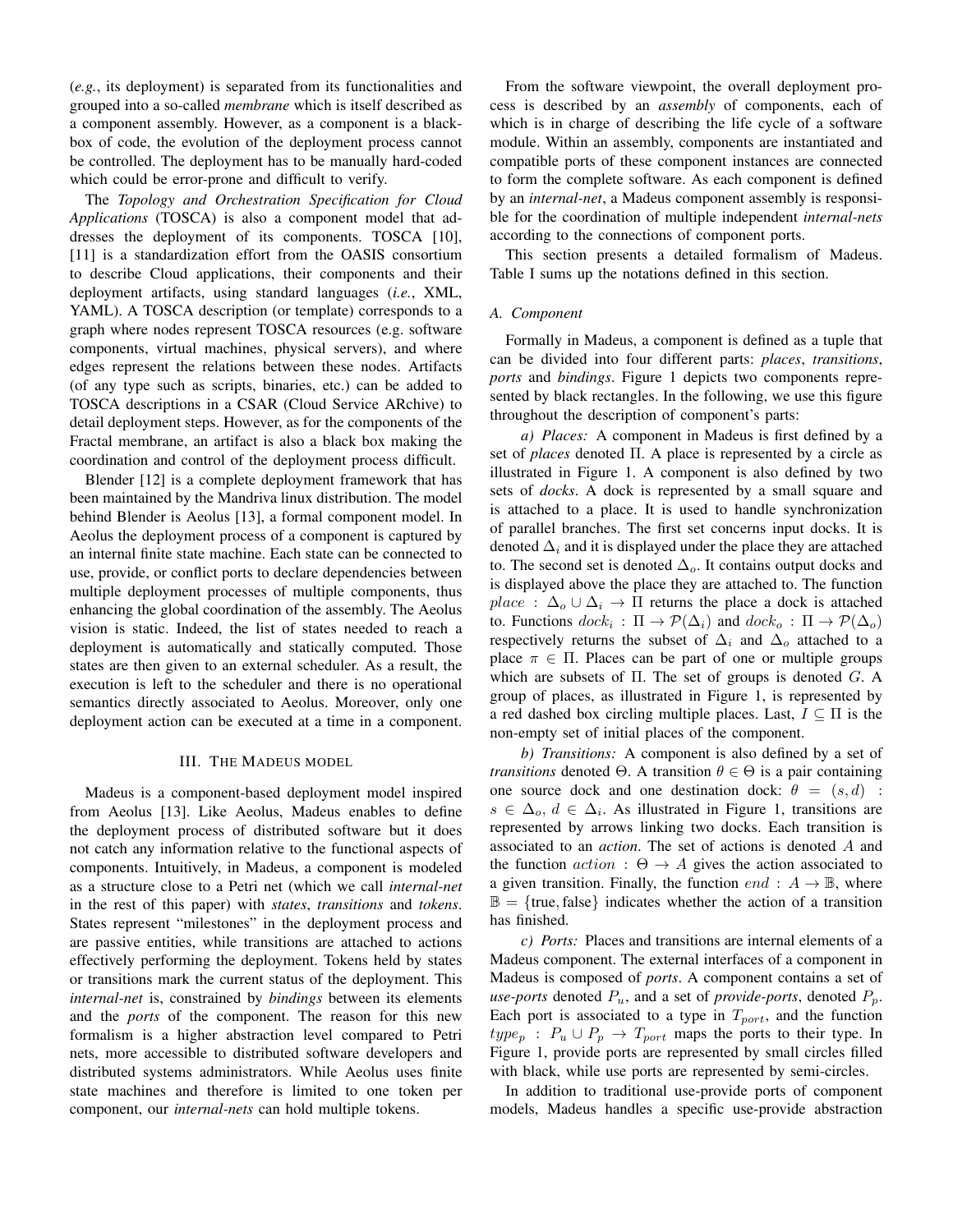|                      | Places                                                           |
|----------------------|------------------------------------------------------------------|
| $\Pi$                | set of places of a component                                     |
| $\Delta_i$           | set of input docks of a component                                |
| $\Delta_{\alpha}$    | set of output docks of a component                               |
| place                | function mapping a dock to its place                             |
| $dock_i$             | function mapping a place to its input docks                      |
| $dock_o$             | function mapping a place to its output docks                     |
| G                    | set of groups of places                                          |
| Ι                    | subset of places holding a token at initialization               |
|                      | <b>Transitions</b>                                               |
| Θ                    | finite set of transitions                                        |
| $\overline{A}$       | finite set of actions                                            |
| action               | function mapping a transition to its corresponding action        |
| end                  | function indicating if the action of the transition has finished |
|                      | Ports                                                            |
| $P_u$                | set of use ports of a component                                  |
| $P_p$                | set of provide ports                                             |
| $T_{port}$           | set of types of ports                                            |
| $type_p$             | function mapping a port to its type                              |
| $D_u$                | set of data use ports of a component                             |
| $D_p$                | set of data provide ports                                        |
| $\mathcal{T}_{data}$ | set of types of data ports                                       |
| $type_d$             | function mapping a data port to its type                         |
| $\mathbb{D}$         | set of possible data values                                      |
|                      | <b>Bindings</b>                                                  |
| $\overline{B}_{P_u}$ | set of pairs mapping use ports to transitions                    |
| $B_{P_p}$            | set of pairs mapping provide ports to groups of places           |
| $B_{D_u}$            | set of pairs mapping data use ports to transitions               |
| $B_{D_p}$            | set of pairs mapping data provide ports to places                |
|                      | Assembly                                                         |
| $\overline{C}$       | set of component instances of an assembly                        |
| $L_P$                | set of use-provide connections of an assembly                    |
| $L_D$                | set of data-use-provide connections of an assembly               |
| $_{ebl}$             | function indicating if a connection is enabled                   |
|                      | <b>Semantics</b>                                                 |
| mk                   | function indicating if an element holds a token                  |
| $val_{A,D_p}$        | returns the value given by an action to a data-provide port      |
| $_{val}$             | function mapping a data provide port to its current value        |

TABLE I: Notations used throughout this paper

for the transfer of data values. These ports are called *datause-ports* and *data-provide-ports*. The set of data-use ports is denoted  $D_u$ , and the set of data-provide ports is denoted  $D_v$ . The set of possible data values is denoted by D. Finally, the function  $type_d : D_u \cup D_p \rightarrow T_{data}$  returns the data type of a given data port. In Figure 1, data-provide ports are represented by outgoing arrows of the component, while data-use ports are represented by incoming arrows in the component.

*d) Bindings:* In a Madeus component, places, groups of places and transitions can be bound to ports through *bindings*. There are four sets of bindings. First, we denote  $B_{P_u}$  the set of pairs that maps each use port to one or multiple internal transitions in Θ, indicating that these transitions use the service associated to this port:  $(p, \theta)$ :  $p \in P_u$ ,  $\theta \in \Theta$ . Second, we denote  $B_{P_p}$  the set of pairs that maps each provide port to one or multiple groups of places, indicating that if at least one token exists in each group, the port is active:  $(p, g)$ :  $p \in$  $P_p, g \in G$ . Third, we denote  $B_{D_u}$  the set of pairs that maps each data use port to one or multiple internal transitions in Θ, indicating that these transitions use the data associated to this port:  $(d, \theta)$ :  $d \in D_u$ ,  $\theta \in \Theta$ . Finally, we denote  $B_{D_n}$ the set of pairs that maps each data provide port to one or multiple places, indicating that the data associated to this port



Fig. 1: Representation of an assembly based on two component instances and two connections, one in  $L_P$  and one in  $L_D$ .

is available if a token is or has been in one of these places:  $(d, \pi) : d \in D_p$ ,  $\pi \in \Pi$ . Figure 1 displays bindings by dashed lines between ports, transitions, places and groups of places.

#### *B. Assembly*

An *assembly* of components represents the instantiation of components as defined in the previous section, and their connections through their ports. An assembly is similar to the main function of usual imperative programming languages. An example of component assembly is depicted in Figure 1. In Madeus an assembly is defined as a triplet  $(C, L_P, L_D)$ , where  $C$  is a finite set of component instances,  $L_P$  is the set of connections (links) between use ports and provide ports of compatible types, and  $L<sub>D</sub>$  is the set of connections between data-use ports and data-provide ports of compatible types. For all the components  $c_1, \ldots, c_n \in C$ , we denote with a star any union of the corresponding sets, for instance  $\Pi^* = \Pi_1 \cup \cdots \cup \Pi_n$ . We give a similar definition for functions, for instance  $type_p^*$ :  $P_u^* \cup P_p^* \rightarrow T_{port}$ . Connections are defined as follows:

- $(u, p) \in L_P$ , :  $u \in P_u^*$ ,  $p \in P_p^*$ ,  $type_p^*(u) = type_p^*(p)$ ,
- $(u, p) \in L_D$ , :  $u \in D_u^*$ ,  $p \in \dot{D}_p^*$ ,  $type_d^*(u) = type_d^*(p)$ .

#### *C. Operational semantics*

At each moment in the execution of a Madeus deployment assembly  $(C, L_P, L_D)$ , we define three functions giving the current status of this assembly. First, we denote the function  $ebl$  :  $L_P \cup L_D \rightarrow \mathbb{B}$ , where  $\mathbb{B} = \{\text{true}, \text{false}\},\$  that indicates if a connection is enabled or not. On Figure 1, an enabled (resp. disabled) connection is representend by a continuous (resp. break) line. This *enabling* concept on connections will be used to coordinate component deployments. Second, the marking function is defined to evaluate if one element of any component holds a token:  $mk : \Pi^* \cup \Delta_i^* \cup \Delta_o^* \cup \Theta^* \to \mathbb{B}$  where  $\mathbb{B} = \{$ true, false $\}$ . By construction, an element can either hold one or zero tokens, the formal proof of this being left as future work.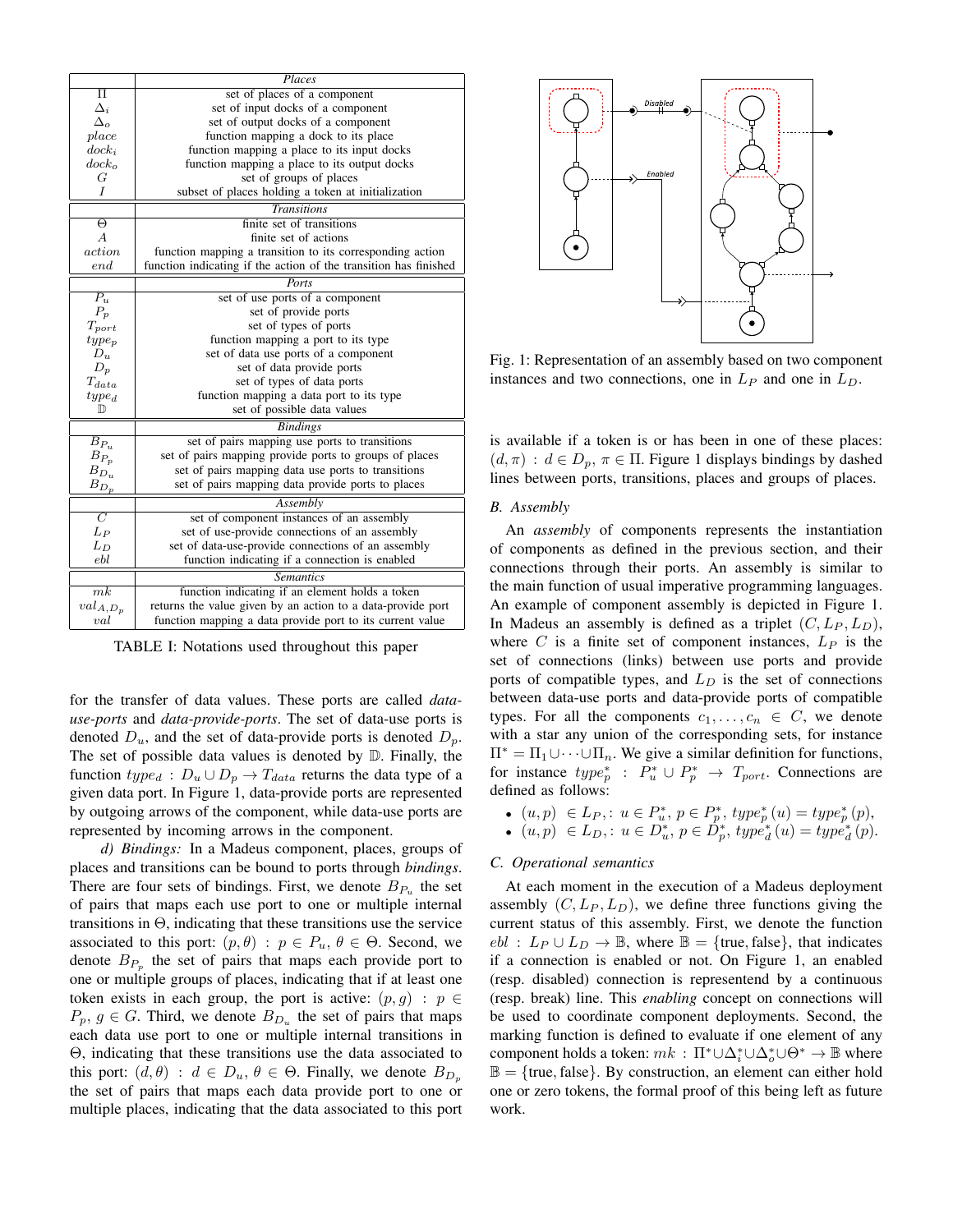

Fig. 2: Illustration of the rule of Equation (1) to fire transitions.

Third, we define the function  $val : D_P^* \to \mathbb{D} \cup \{null\}$  that returns the current value associated to a data provide port.

We call a *valuation* the tuple  $\langle mk, ebl, val \rangle$ , where mk indicates where tokens are located, *ebl* indicates whether connections are enabled or not, and *val* indicates the current value of any data provide port. At initialization the valuation is defined as follows:

• 
$$
mk(x) = \begin{cases} \text{true} & \text{if } x \in I^* \\ \text{false} & \text{if } x \in (\Pi^* \setminus I^*) \cup \Delta_i^* \cup \Delta_o^* \cup \Theta^* \end{cases}
$$

- ebl(l) = false  $\forall l \in L_P \cup L_D$
- $val(d) = null \quad \forall d \in D_p^*$

Notations.

• For a function  $f : A \to B$ , we denote  $f' = f [a := b]$ :  $A \rightarrow B$  such that:

$$
f'(x) = \begin{cases} b & \text{if } x = a \\ f(x) & \text{if } x \neq a \end{cases}.
$$

• We define the function  $val_{A,D_p}$ :  $A \times D_P^* \rightarrow \mathbb{D}$  that returns the data value to assign to a given data-provide port after an action.

In this paper, we present seven rules to operate the Madeus model. We leave for future work the extension of these rules to support errors and reconfigurations. The rules are formally defined in Figure 9.

*a) Firing transition:* The first rule of Madeus is formally defined by Equation (1). The upper part of the rule indicates the hypotheses needed to fire a transition, *i.e.*, starting a transition, and the lower part indicates the conclusion of the rule, *i.e.*, the valuation changes. To fire a transition, the source dock of the transition  $\theta$  needs a token, and for any port bound to the transition  $\theta$  the connection of this port must be enabled. The conclusion of this rule is to move the token from the output dock to the transition. The upper part of Figure 2 illustrates the hypotheses and the lower part the conclusion of the rule.

*b) Ending transition:* The second rule of Madeus is formally defined by Equation (2). To end a transition  $\theta$ , a token has to be present on the transition and the action performed by the transition must be terminated. When ending a transition, the token is moved from this transition to its destination dock. Note that the ports bound to the transition cannot be disconnected



Fig. 3: Illustration of the rule of Equation (2) to end transitions.



Fig. 4: Illustration of the rule of Equation (3) to move tokens from input docks to a place.

Fig. 5: Illustration of the rule of Equation (4) to move tokens from place to output docks.

before applying this rule. Moreover, if the place to which the destination dock is attached is bound to data-provide ports, their values are replaced by those computed by the action. For this reason, the rule uses the function  $val_{A,D_p}$ . Figure 3 illustrates this rule.

*c) Input docks to place:* The third rule of Madeus is formally defined by Equation (3). To move tokens from input docks of a place to this place, all input docks must hold a token. The conclusion is to remove all the tokens within the docks and to add one token inside the place as illustrated in Figure 4.

*d) Place to output docks:* The fourth rule of Madeus is formally defined by Equation (4). To move a token from a place to its output docks, a token needs to be present onto the place. Also, if the place is part of a group which is itself bound to a used provide port, applying the rule must not make the last token of the group leave, otherwise this provide port becomes inactive. A provide port is said to be used if it is connected to a use port bound to a transition holding a token. If these conditions are met, the token can be removed from the place, and a token is added onto each output dock attached to this place. This rule is illustrated in Figure 5 in a simplified manner.

*e) Enabling use-provide connections:* The fifth rule of Madeus is formally defined by Equation (5). To enable a connection between use and provide ports, at least one token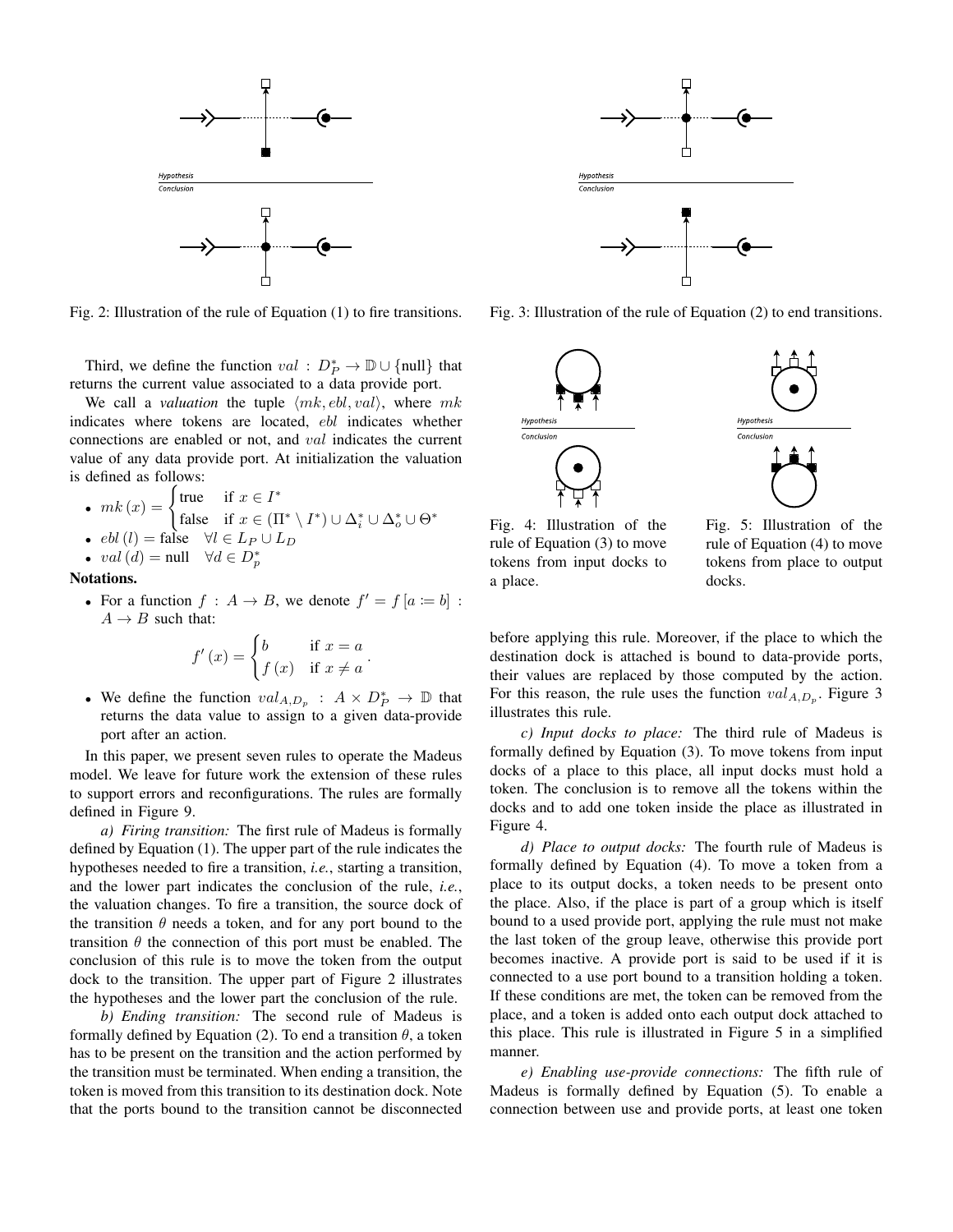

Fig. 6: Illustration of the rule of Equation (5) to enable a connection between use and provide ports of an assembly.



Fig. 7: Illustration of the rule of Equation (6) to disable a connection between use and provide ports of an assembly.

has to be present in each group of places bound to the provide port. A token is considered present in a group if it is placed on one of the places, or on a transition between docks, one of these docks being attached to one place of the group. The conclusion of the rule is the enabling of the connection as depicted in Figure 6.

*f) Disabling use-provide connections:* The sixth rule of Madeus is formally defined by Equation (6). Note that this rule has maximum priority and must be executed first if applicable. To disable a connection between use and provide ports, there must not be any token in any group of places bound to the provide port. The conclusion of the rule is to disable the connection as depicted in Figure 7.

*g) Enabling data-use-provide connections:* Finally, the seventh rule of Madeus is formally defined by Equation (7). To enable a connection between data-use and data-provide



Fig. 8: Illustration of the rule of Equation (7) to enable a connection between data-use and data-provide ports of an assembly.

ports, a value has to be associated to the data-provide port. The conclusion of the rule is the activation of the connection as depicted in Figure 8. One can note that the position of tokens is not a hypothesis in this rule. Actually, we consider in the formal model that once a value has been attached to a data-provide port, by applying the rule that ends a transition (Equation (2)), the connection of this port can be enabled and will never be disabled. In pratice though, a disabling rule for data ports could be usefull to not consume extra resources.

#### Consistency.

In Madeus, the maximum number of tokens that can be used is the number of possible parallel branches. A token can only be created during a branching (rule *place to output docks*), where one token is created for each output dock of the place. For this reason, cycles are forbidden in Madeus, otherwise an infinity of tokens could be created which does not make sense within a deployment. We plan in future work on reconfiguration to allow cycles in very specific settings to keep control on the tokens and their creation.

#### IV. THE OPENSTACK CASE STUDY

In this section, we show how Madeus can model the deployment process of a real and large distributed software. To that end, we chose OpenStack<sup>1</sup>, the de-facto open-source solution to address the IaaS level of the Cloud paradigm. Its community gathers more than 500 organisations (*e.g.*, Google, IBM, Intel) that have produced more than 20 million lines of code in six years. OpenStack is a large modular distributed system composed of more than 30 projects that manage the different aspects of an IaaS (*e.g.*, compute instances, storage and network resources). These projects are themselves composed of services, gathering more than 150 services in OpenStack that can be enabled or disabled depending on one's needs. Since the life cycle of each of these services can be modeled by a component, we aim at modeling the deployment of an OpenStack configuration by a Madeus assembly.

We have designed our use-case to fit a real production Open-Stack configuration (*i.e.*, an assembly of OpenStack services). To that end, we rely on the basic deployment provided by Kolla<sup>2</sup> , a popular tool to deploy OpenStack in production. To

<sup>1</sup>https://www.openstack.org/

<sup>2</sup>https://github.com/openstack/kolla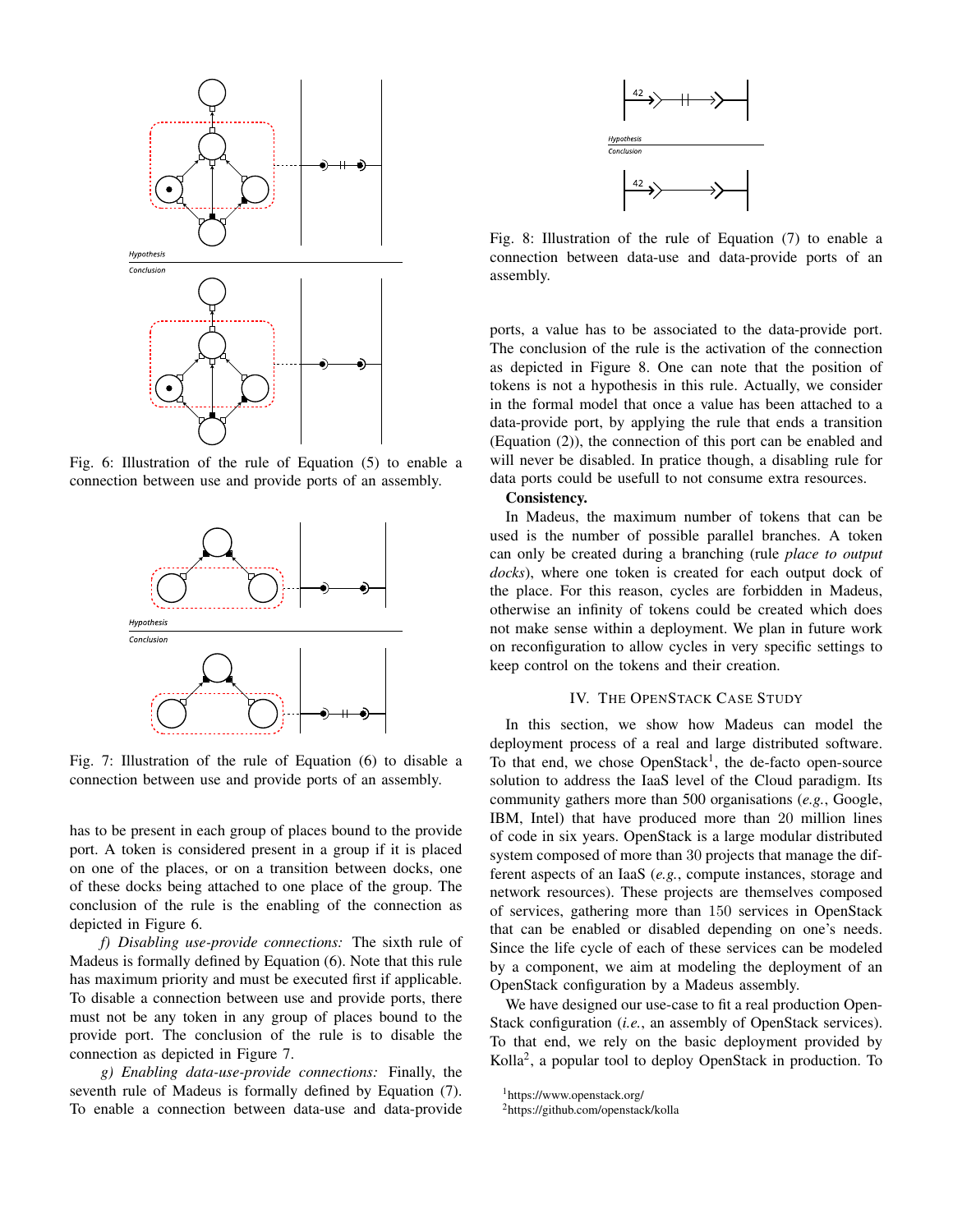$$
\theta = (s, d) \in \Theta^*, s \in \Delta_o^*, d \in \Delta_i^* \qquad mk \ (s) \qquad \forall p \in P_u \cup D_u, (p, \theta) \in B_{P_u}^* \cup B_{D_U}^* : is\_ready(p) \langle mk, ebl, val \rangle \rightarrow \langle mk \ [s := false] [\theta := true], ebl, val \rangle
$$
(1)  
\nwhere: is\\_ready(p) =  $\exists (a, b) \in L_S \cup L_D, a = p \land ebl \ (a, b).$   
\n
$$
\theta = (s, d) \in \Theta^* \qquad mk \ (\theta) \qquad end \ (action \ (\theta)) \n\langle mk, ebl, val \rangle \rightarrow \langle mk \ [a := false] [d := true], ebl, val \ [\forall p \in D_P^*, dest(p) : p := val_{A, D_p}(action(\theta), p)] \rangle
$$
(2)  
\nwhere: dest(p) = (p, g) \in B\_{D\_p}^\*, place(d) \in g  
\n
$$
\pi \in \Pi^* \qquad D_i = dock_i(\pi) \qquad \forall \delta \in D_i \ m k \ (\delta)
$$
  
\n
$$
\langle mk, ebl, val \rangle \rightarrow \langle mk \ [\forall \delta \in D_i : \delta := false] [\pi := true], ebl, val \rangle
$$
(3)  
\n
$$
\pi \in \Pi^* \qquad D_o = dock_o(\pi) \qquad mk \ (\pi) \qquad \forall g \in G, \pi \in g : can\_leave (\pi, D_o, g)
$$
  
\n
$$
\langle mk, ebl, val \rangle \rightarrow \langle mk \ [\forall \delta \in D_o : \delta := true] [\pi := false], ebl, val \rangle
$$
(4)  
\nwhere: can\\_leave (\pi, D\_o, g) =  $(\exists p, (p, g) \in B_{P_p} : is\_used(p)) \implies \neg last\_token\_leaves(\pi, D_o, g)$   
\nis\\_used (p) =  $\exists u \in P_u^*, \theta \in \Theta^* : (p, u) \in L_P \land (u, \theta) \in B_{P_u}^* \land m k \ (\theta)$ 

last\_token\_leaves ( $\pi$ ,  $D_o$ ,  $g$ ) = (is\_group\_enabled (g,  $mk$ )  $\wedge$  ¬is\_group\_enabled (g,  $mk$  [ $\pi$  := false]  $[\forall d \in D_o : d := \text{true}])$ ) is group enabled  $(q, mk) = (\exists \pi \in q : mk(\pi))$ 

$$
\vee (\exists \delta \in \Delta_o^* \cup \Delta_i^* : mk (\delta) \land (\exists (s, d) \in \Theta^* : (\delta = s \lor \delta = d) \land is_in\_group ((s, d), g)))
$$
  

$$
\vee (\exists \theta \in \Theta^* : mk (\theta) \land is_in\_group (\theta, g))
$$

is\_in\_group  $((s, d), g) = place(s) \in g \wedge place(d) \in g$ 

$$
\frac{l = (u, p) \in L_S \qquad \neg ebl \ (l)}{\langle mk, ebl, val \rangle \to \langle mk, ebl \ | l \ \text{:= true} \rangle, val}
$$
\n
$$
\langle m, ebl, val \rangle \to \langle mk, ebl \ | l \ \text{:= true} \rangle, val \rangle
$$
\n
$$
(5)
$$

$$
l = (u, p) \in L_S \qquad \text{ebl } (l) \qquad \exists g \in G, (p, g) \in B_{P_p} : \neg \text{is\_group\_enabeled } (g, mk) \n\langle mk, \text{ebl}, \text{val} \rangle \rightarrow \langle mk, \text{ebl } [l := \text{false}], \text{val} \rangle
$$
\n(6)

$$
\frac{l = (u, p) \in L_D \qquad \neg ebl \ (l) \qquad val \ (p) \neq null}{\langle mk, ebl, val \rangle \rightarrow \langle mk, ebl \ [l := true], val \rangle}
$$
\n
$$
(7)
$$

#### Fig. 9: The seven operational semantics rules of Madeus.

fit the roles defined in Kolla's blueprints, we have defined 11 Madeus components, associated to 11 OpenStack projects. The overall assembly deploys 36 OpenStack services providing the essential mechanisms to operate an infrastructure with OpenStack. For instance, while the *Nova* component deploys the Nova services, which are in charge of provisioning compute instances (*e.g.*, virtual machines), the *MariaDB* component deploys a SQL server used by most projects to store persistent data. Figure 10 depicts the Madeus assembly of our usecase, composed of 11 components with their connections through use-provide and data-use-provide ports. For the sake of simplicity and readability, we neither represent the internal details of components, nor the data-use-provide connections, nor all the use-provide connections in the figure. Still, one can note the complexity of a basic OpenStack deployment, due to the many dependencies between the different components.

Compared to Madeus, some production deployment tools are based on a retry mode, such as Kubernetes<sup>3</sup>, which deploys simultaneously all the components without taking into account any dependency. Hence, errors occur when a dependency is not fulfilled, and the tool destroys and re-instantiates the related component. Well known low-level deployment tools, such as Ansible (used by Kolla), Puppet, or Chef<sup>4</sup>, can apply a same instruction on multiple machines (Single Program, Multiple Data, or SPMD) but can not handle two different instructions in parallel. Some other production deployment tools  $(e.g., Juju<sup>5</sup>)$ , as well as academic models [8], [10], [11] can only express dependencies at the component level and thus, components with dependencies are deployed one by one. While in such models components without dependencies can be deployed simultaneously, they are not numerous in the OpenStack deployment, as shown in Figure 10.

Aeolus and Madeus both provide fine-grained definitions of the life cycle and dependencies of each component while automating the coordination process. The three red components shown in Figure 10 are detailed according to the Madeus model in Figure 11. One can note that when entering the

<sup>4</sup>https://www.ansible.com/, https://puppet.com/, https://www.chef.io/ <sup>5</sup>https://jujucharms.com/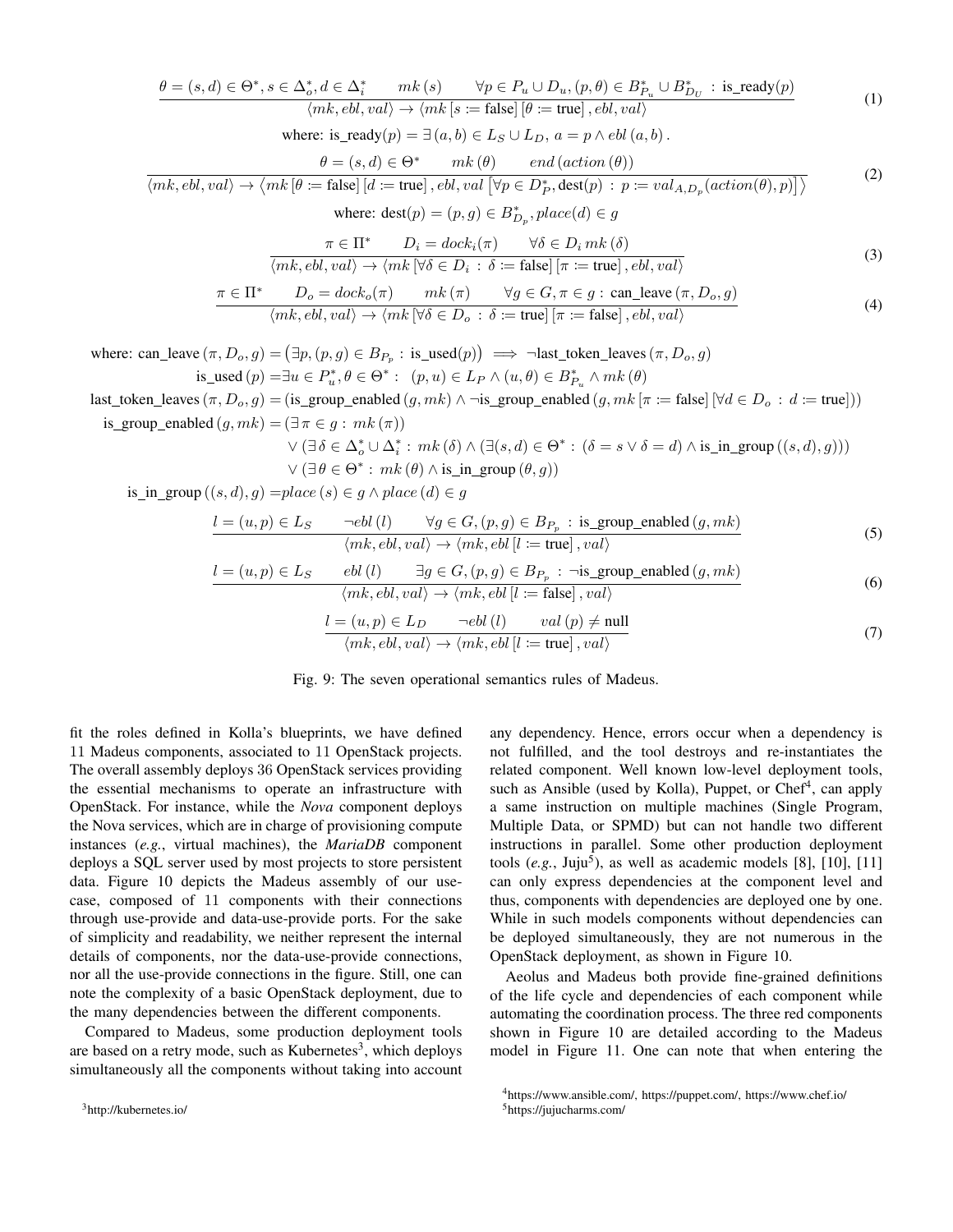

Fig. 10: Simplified representation of the Madeus assembly based on the 11 components involved in our use-case to deploy OpenStack. Those components fit a real production deployment as defined in Kolla. Red components are detailed in Figure 11.

detailed life cycle of each component the deployment process becomes even more complex. However, this level of details also offers more control and guarantees on the termination of a deployment without errors. As described in Section III, in Madeus, parallel branches are possible. This is illustrated for instance in the component *MariaDB*, where transitions *pull* and *boot* can be performed simultaneously. This is not possible in Aeolus. Moreover, we claim that the semantics is easier to understand for developers, for the following reason: since transitions are active and use external services or data, while places are passive and provide services or data, the temporal evolution of transitions and places is natural for the developer.

In Figure 11, the black tokens are set during initialization. One can note that semantic rule (4) can first be applied simultaneously to the three components to move the tokens to the output docks. Then semantic rule (1) that fires transitions can be applied to start the three transitions *provision*. The green tokens represent an example of evolution of the deployment process where *MariaDB* and *Glance* components have respectively reached the places that provide their IP addresses. As a result semantic rule (7) will enable the associated connections *@IP gla* and *@IP mdb*. In this scenario, the *Nova* component has reached a more complex state, where the transition *pull* is under execution and will soon end by applying semantic rule (2), the transition *register* is ended (*i.e.*, the *keystone* component, that is not represented in this figure, provides its services), and transitions *create-db* and *config* cannot be fired because their associated *use* and *data-use* connections are not enabled. In this situation, since the *Glance* component will enable its data-provide port, the transition *config* will be fired. However, the transition *create-db* will not be fired until the component *MariaDB* has reached its red token. When this red token is reached, semantic rule (5) will be applied and will enable the provide *mdb* connection. Finally, when both *Nova* and *Glance* components reach the blue tokens, semantic rule (3) will be applied in each of them to merge the tokens of the incoming docks to a single token in the associated place. Semantic rule (6) has not been used in this example.

To validate our use-case, we have developed an implementation of Madeus in Python and we successfully deployed OpenStack with it. We took the Ansible playbooks used by Kolla to deploy (sequentially) OpenStack services, and we split them into parts that could be executed in parallel. The transitions of our Madeus components call one of these smaller Ansible playbooks. Since Madeus can handle more parallelism than existing related work, we observed that Madeus can deploy our OpenStack configuration up to 58% faster than Kolla and 32% faster than a simulated Aeolus.

#### V. CONCLUSION

In this paper, we have introduced the Madeus model and its operational semantics. This model, inspired from Aeolus, offers a way to declare and automatically execute the deployment of an assembly of components. In Madeus, the life cycle of a component is declared as a structure close to a Petri net in which states and transitions are bound to the ports of the component. These ports are used to connect multiple components within an assembly to guarantee the coordination of the different life cycles at run-time. Moreover, we have applied the model to a real use-case study based on the deployment of OpenStack.

Because Madeus is a low-level model, it may be too technical for adoption by the industry. However we see it as a backend that can be used by higher level DSLs. In future works, we plan to prove some properties on Madeus assemblies, such as assembly consistency or the reachability of one or multiple valuations (*i.e.*, the deployment state of the software). To this end, we plan to transform an assembly into a global Petri net preserving its behavior, and we plan to use model checkers to produce proofs. Moreover we are currently working on an evolution of Madeus, which aims at handling reconfiguration of assemblies at run-time [14]–[16].